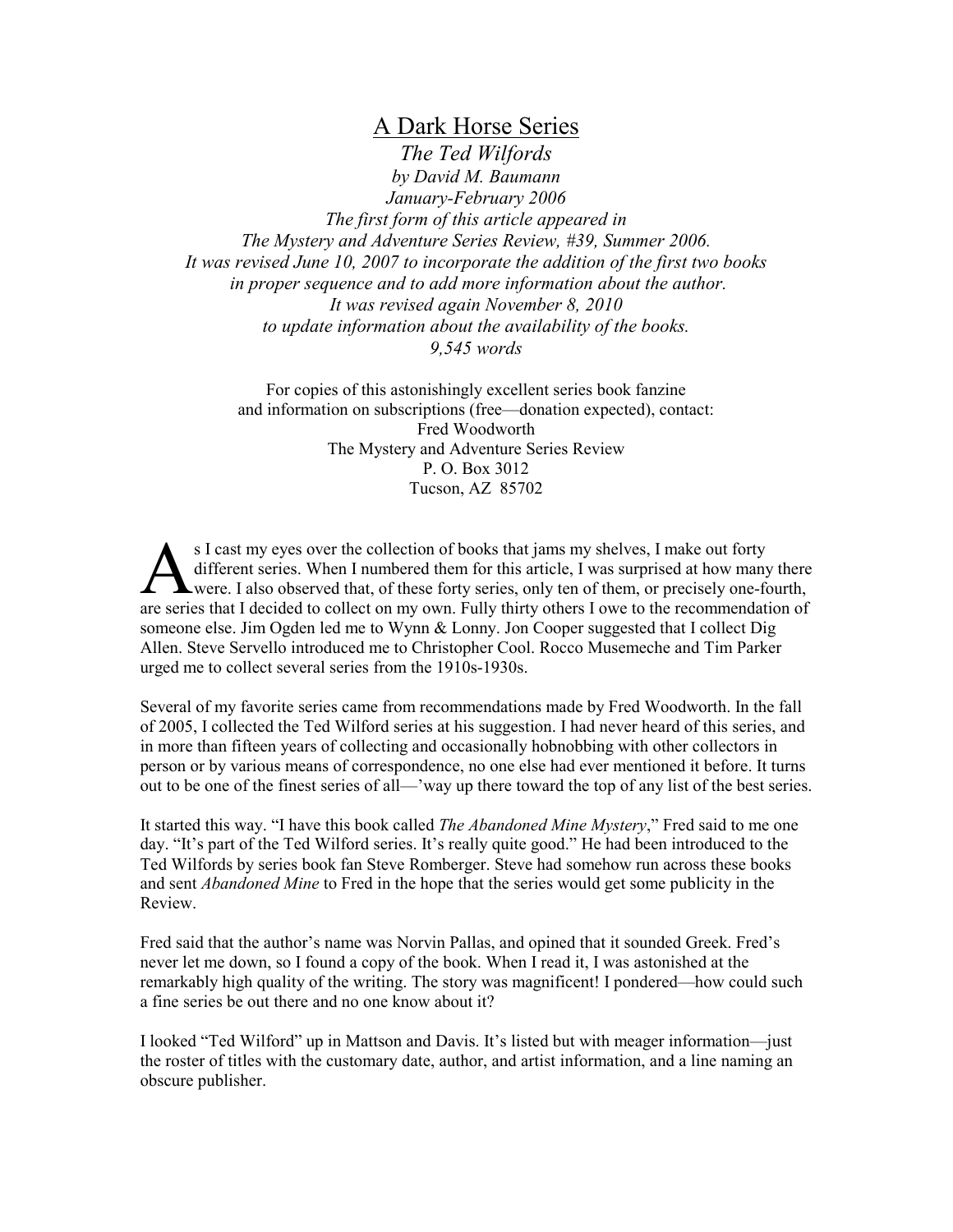There are fifteen books in the series. Although the books are not numbered on the spine, they do come in chronological order. Unlike nearly all of the better known series, the protagonist grows older in each installment of the series.

- 1. The Secret of Thunder Mountain (1951)
- 2. The Locked Safe Mystery (1954)
- 3. The Star Reporter Mystery (1955)
- 4. The Singing Trees Mystery (1956)
- 5. The Empty House Mystery (1957)
- 6. The Counterfeit Mystery (1958)
- 7. The Stolen Plans Mystery (1959)
- 8. The Scarecrow Mystery (1960)
- 9. The Big Cat Mystery (1961)
- 10. The Missing Witness Mystery (1962)
- 11. The Baseball Mystery (1963)
- 12. The Mystery of Rainbow Gulch (1964)
- 13. The Abandoned Mine Mystery (1965)
- 14. The S. S. Shamrock Mystery (1966)
- 15. The Greenhouse Mystery (1967)

As I scrounged for information about the series I contacted Tom Davis himself, who told me that, even though the series is listed in his catalogue, he knew nothing about it whatever. The publisher, Ives Washburn, Inc., was based in New York. I'd never heard the name. It appears that the Ted Wilfords have been effectively invisible to the series book world.

With exceptions I'll get to later in this article, the books were not too difficult to find and mostly cheap. I paid \$8.00 for my copy of *Abandoned Mine* in a dust jacket. That's what I was paying for well-known standard series books in that condition fifteen years ago. Books like that, even the Hardy Boys, go for \$20-25 now. I found thirteen Teds without any trouble and paid an average of \$16.00 each for them, all of them in a dust jacket. I fear, however, that since my article on this series appeared in the Review in Summer 2006, prices have gone up and the supply has diminished. Unfortunately, as of the date of this writing, November 8, 2010, the supply of Ted Wilfords advertised online has almost dried up; some volumes are not listed at all.

# **So What's It About?**

When the series opens, Ted Wilford is in high school and works as his school's correspondent for the *Town Crier*, a twice-weekly newspaper in the small town of Forestdale. The home state is not identified, but Cleveland appears to be the closest large city. (Cleveland, as it turns out, was the author's home.) Forestdale has a population of about 3,000 and is surrounded by farmland and sparsely populated rural territory.

Each book presents a mystery that arises in the course of Ted's duties as an employee of the paper. There are many similarities to Ken Holt, but this is not a clone or a copy by any stretch. The series definitely has its own style. I have no doubt that the resemblance between the two series is coincidental.

Ted is not a career reporter. The *Town Crier* only has one fulltime employee for that work. Ted's older brother Ronald had the position at one time, but he moved on to a large city paper in Cleveland. Ted does occasional reporting, gofering, research, trouble-shooting, and the like. Sometimes he just works on his own, following his own newshound instincts when he's dissatisfied with a situation others don't have the time or interest to deal with. *The Missing*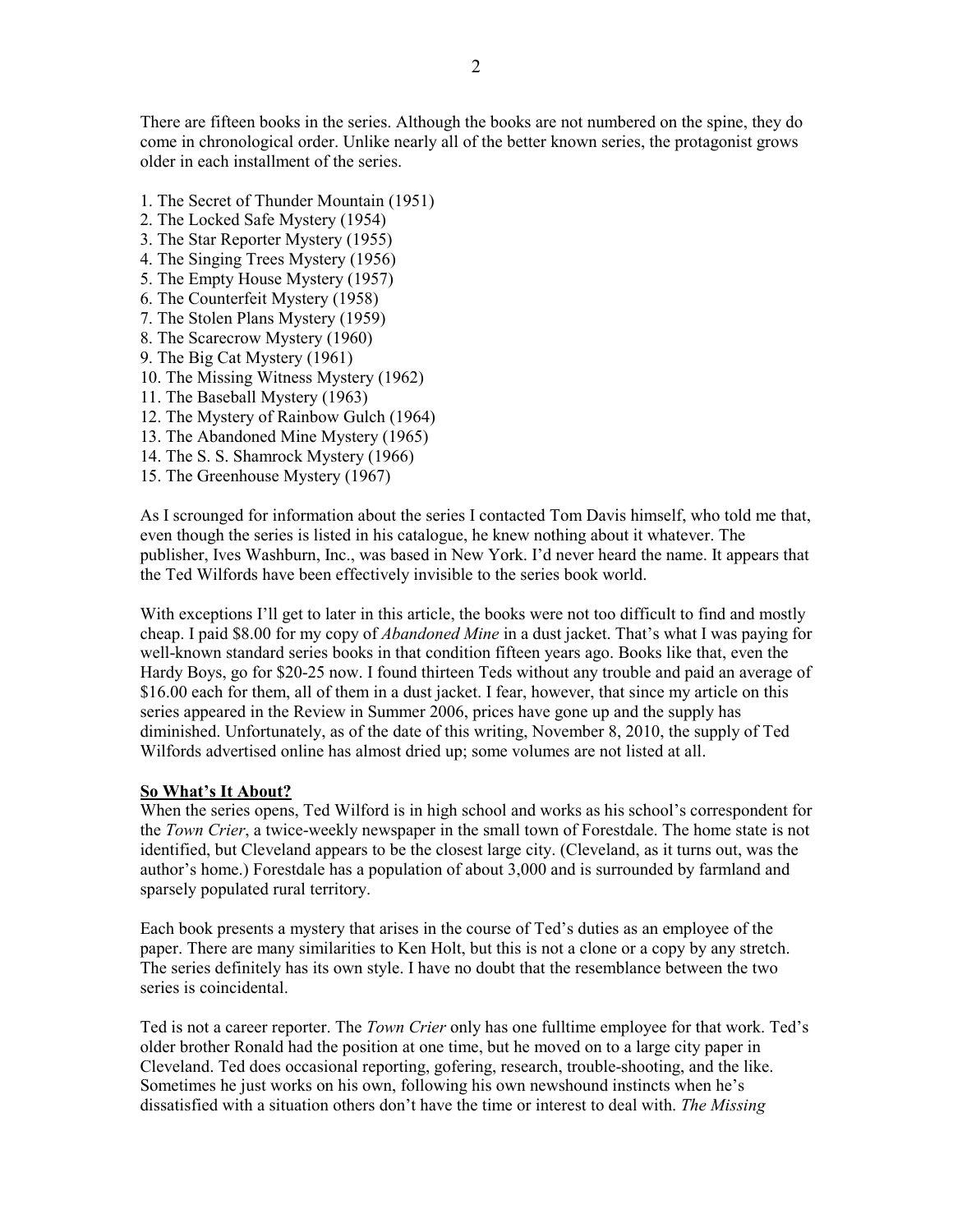*Witness Mystery* puts it this way: "Ted, college student and part-time cub reporter, was given either the smaller stories or those that seemed unlikely to develop. Nevertheless, he welcomed these chances, for they interrupted the regular routine of answering the phone, typing stories and running errands."

As mentioned above, Ted grows older from one book to the next. He graduates from high school at the beginning of the fifth book and anticipates entering college in the sixth book, which is set in late summer. The rest of the series takes place during his college years, when he follows his assignments during Christmas breaks or summer vacations.

Other characters include Mr. Christopher Dobson, the editor of the *Town Crier*. He's a consummate newsman, a good and honorable man who takes care of his reporters, and who wields influence in the town because of his honesty and integrity. Ted describes him this way in *The Baseball Mystery*: "He leans over backwards trying to be fair, but not all editors do that. He's one in a million and a great guy to work for."

The above-mentioned Ronald Wilford appears from time to time in the early books; in the third book he is actually the protagonist. In that book Ted doesn't even appear until halfway through, and then plays important but second fiddle to his brother. In the later books, however, Ronald is not mentioned.

Miss Monroe is Mr. Dobson's all-efficient and totally loyal secretary, quite capable of running the newspaper when and if she has to.

Ken Kutler is the friendly rival reporter on another small town paper in a neighboring locality. Often he and Ted compete for scoops. They help one another when possible, but whenever they are after the same story they compete fiercely. Nevertheless, Ken, being an older and more experienced newspaperman, provides assistance to Ted many times. The relationship is described admirably and realistically. In one book, he actually withdraws from a story that he was following when he realizes that it would mean much more to Ted, and steered the younger reporter in the right direction.

Carl Allison is the fulltime reporter on the *Town Crier.* He doesn't get along with Ted. The two just rub each other the wrong way. They get along when forced to, but do best when they're not in the same room. Only in the last book do we catch the slightest evidence that Carl really does care about Ted.

Ted's seldom-seen girlfriend is Margaret Lake.

His sidekick is Nelson Morgan. Though he does drive, Ted doesn't own a car, so Nelson is often hired by Mr. Dobson to assist Ted with transportation and other duties. Like Sandy Allen, he is also an inveterate photographer. Many of his photos accompany Ted's stories in the *Town Crier*. Like Ken and Sandy, whenever Ted and Nelson are wrestling with a mystery, they converse a lot and pool their insights to draw near to a solution.

In *The Abandoned Mine Mystery* (page 79) the effectiveness of their partnership is explained. "How do you do that, Nel?"

"It isn't too hard. You notice the dashboard, and any other small points you can pick up. I admit I might be a year off on the age, though."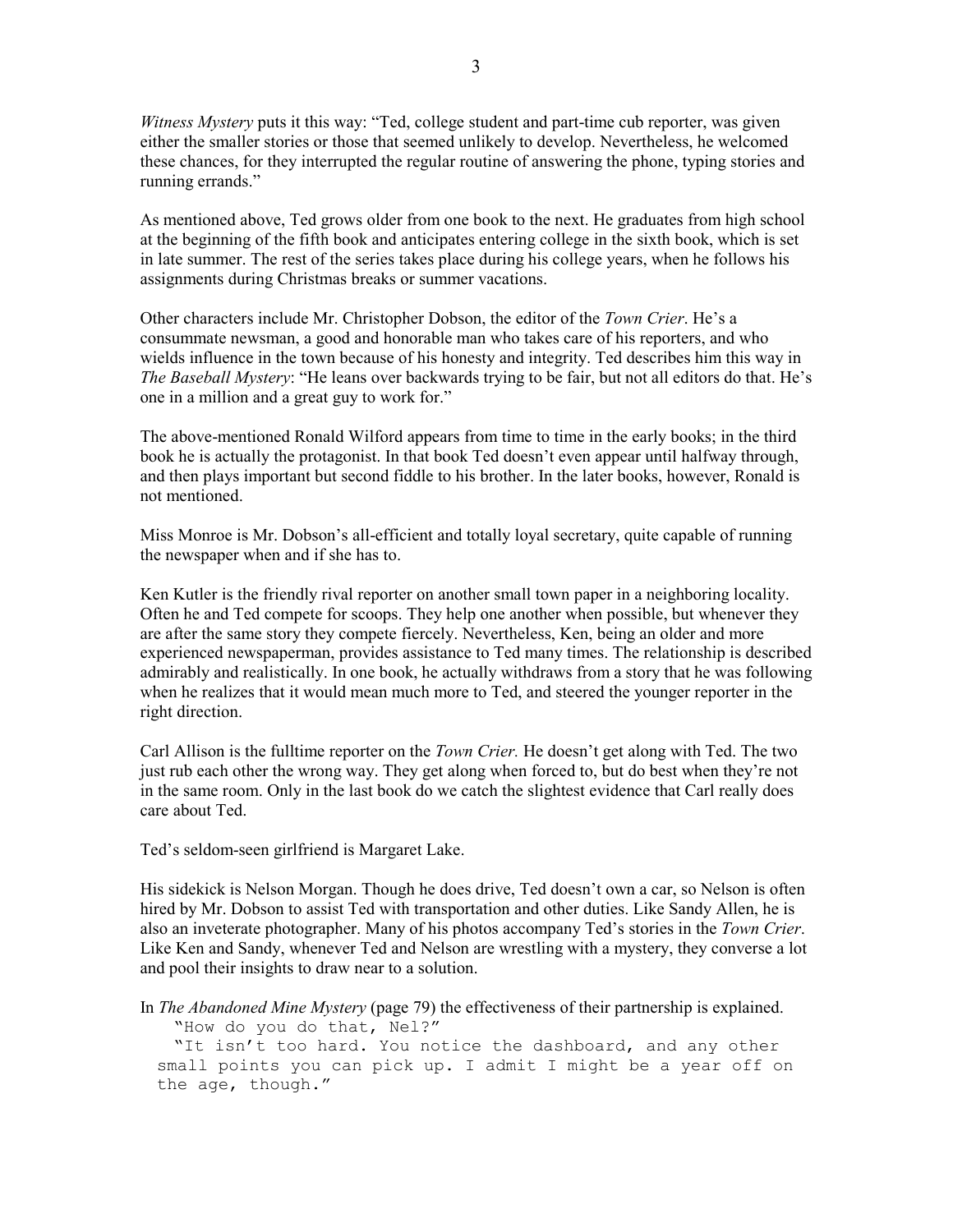"It looks as though you're a better detective than I am," Ted complimented him.

"Maybe I'm better at noticing things, but you're better at putting the pieces together."

## **So Just How Good Is It?**

"The plot is fresh here, the characterization three dimensional, and the question marks are sustained to the end of the story." So said the quote from a review written by a Virginia Kirkus on the inside flap of *Counterfeit Mystery*, 1958. It is an accurate assessment. The author is a fine writer, with highly unusual skills (described further below) that put the products of his pen into a rare category, eminently suitable for mystery-writing.

The villains are believable. They could be, and sometimes are, the ordinary-looking person who walks into the newspaper office to place an advertisement, the handyman at a local establishment, even a co-worker. There is no case in which the bad guy is described as a swarthy, slouched-over, lurching individual with oily hair and body odor who says "ain't" in every other sentence.

As in the real world, there is no simple "black and white" element. Politicians are often pompous blowhards but usually neither outright criminal nor particularly helpful. In *The Mystery of the Empty House*, when Ted unearths the fact that a man who is a cog in the public service sector has engaged in questionable activity, unethical but not illegal, it unrolls as follows:

 All Mr. ---'s open friendliness had disappeared, and Ted saw him now as a bitter, beaten-down man.

 "I want to explain the whole thing to you Ted, so you'll understand my point of view. I wonder if you know what it's like to hold a political job like mine. I haven't had a raise in three years, or a promotion in five, although I believe I am legitimately entitled to them. Do you know what my crime is? I vote the wrong way. So far I've managed to hang on, but I have a feeling that after the next election I'll be let out, and replaced by someone else who votes the way he's told. Oh, I know technically I'm under civil service, which is why I've hung on this long, but when the big bosses decide they want to get rid of you, they can always find some excuse."

There's more, a lot more as this pathetic individual explains his actions to a boy who's just graduated from high school, but it ends this way:

 "Well, Ted, I'm not going to plead with you. But I will point out that you have it in your power to ruin my career—or what's left of it. I think you ought to consider long and carefully before you decide to do that."

Ted does consider it long and carefully, and in the end decides to publish what he has discovered.

 Ted often wished there was a hard-and-fast line between right and wrong that everyone could observe, but he was learning to accept the fact that this often isn't so.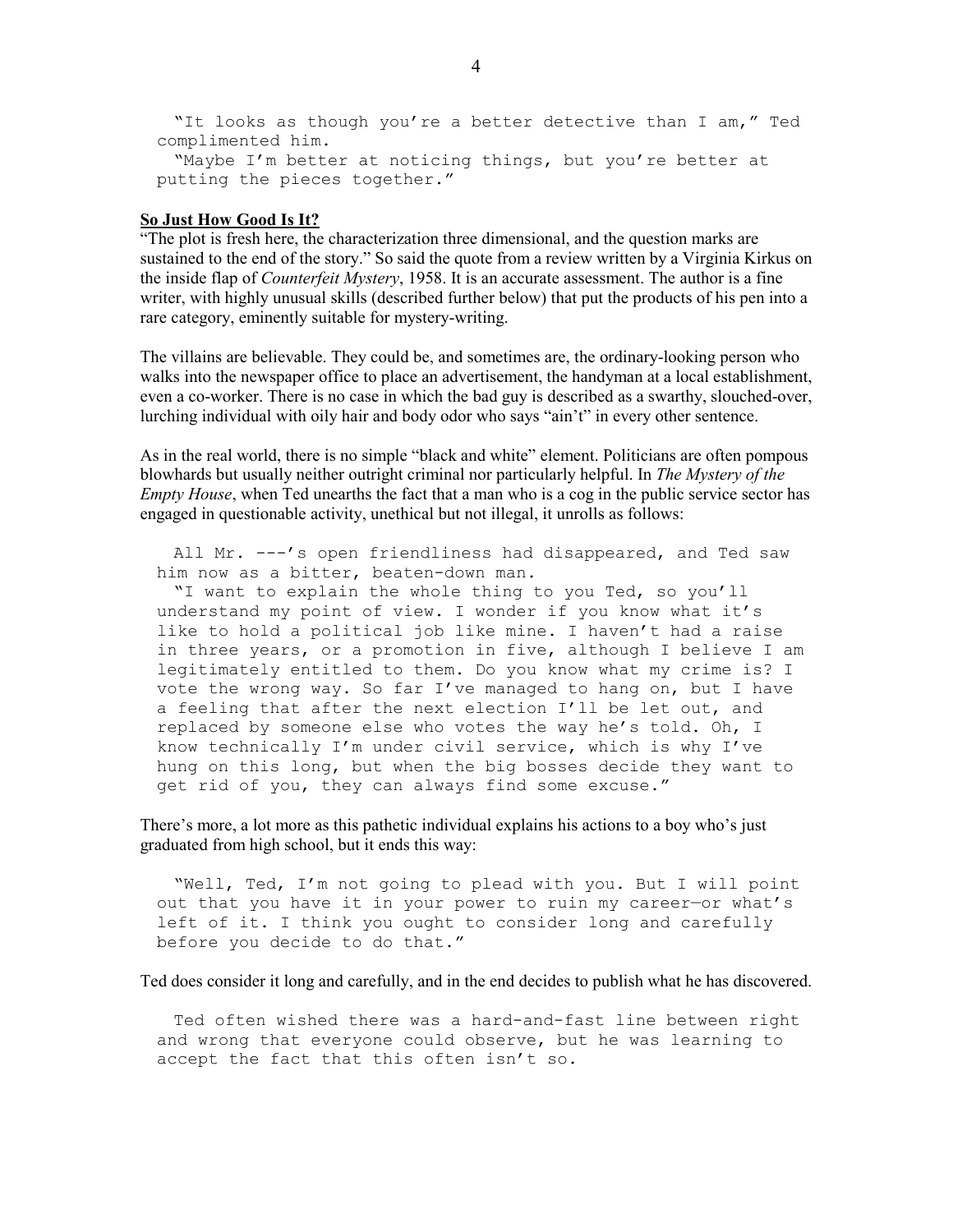Naturally, when this individual is indeed brought to open scandal, the "big bosses" are left unscathed.

# **Does the Series Have Any Weaknesses?**

I see three weaknesses, and will start with one that is a teeny pique. The series could have used a map. There are no foreign settings, but several of the stories are set in towns or farms a significant drive from Forestdale. The last four in particular run Ted farther afield than the previous books. Even when he's in town, there's a lot of traveling between towns and their placement and the distances between them are not clear. To know the lay of the land would have been very helpful. Perhaps most of the juvenile readers for whom the series was intended would not have cared.

Second, descriptions are often sparse. Putting more about the setting could have added much to the story. There is a blizzard in *Singing Trees* and people are out in it, but after describing the weather in a perfunctory manner, conversation goes on as before, almost as if the people are walking comfortably down a sidewalk. But when the author does give his attention to descriptions, especially of settings and weather to set a mood, he does it well.

*The Counterfeit Mystery* begins with a plain but picturesque depiction of summertime rain. "Rain, rain, and more rain. It had been raining steadily in Forestdale for nearly a week, just a light drizzle, not really hard enough to do anyone any good, but enough to interfere with most outdoor vacation pleasures. If it would only come down hard and get it over with—more than one person had been heard to grumble. But now the rain seemed to have let up for at least a while, ushering in a cool but pleasant day, with a hazy sky in which the sun shone almost apologetically."

Though he is not a master of wordsmithing, the author can set a mood when he wants to: "They took their places in the silent night. The dark river swept past them with only the faintest of ripples; a few fireflies were still out; from time to time a bat or nighthawk glided noiselessly overhead. The stars were bright in a cloudless sky, but the moon would be setting soon." (*The Abandoned Mine Mystery*, page 99)

And once in a rare while, he can even wax poetically philosophical: "Dawn on the lakes was an unforgettable experience. As the sky brightened, the Michigan shore became clearly distinguishable on the west, but to the east there was nothing showing except sky, water, and a few gulls. The air was crisp and seemingly clear. Then suddenly the sun, remembering its twilight promise to return, burst into the sky through colored streamers, and another day of endless possibilities had begun." (*The S.S. Shamrock Mystery*, page 93)

Third, though the quality of the writing is high all the way through, there is a major weakness in the series, although in another way it is also a strength. Here's what I mean: the books are strong on realism, i.e. the reader can think, "this is something that could actually happen to me." The weakness here is that there is nothing to draw the reader very far out of his own world. Ken Holt had adventures in Mexico, on a freighter, in the southwest, etc. Rick Brant had adventures in the south Pacific, Egypt, on a rocket base in Nevada, etc. In those books the mean guys played for keeps. Ken was imprisoned in every book. The danger was real and tense.

For Ted, in most cases there is no real danger. He just tracks down what's going on and unravels a puzzle. The nefarious doings are run of the mill bad stuff, like counterfeiting trading stamps, vandalism, petty theft, or swindling. The free world is never really at risk. In Ken and Rick, you're playing for much higher stakes. In Ted, you're solving a puzzle—his tales are mysteries of the mind, not action-adventure stories. In Ken and Rick, you're unraveling a critical mystery and often having a "risking life and limb" adventure while doing so. Ted is never desperate to save his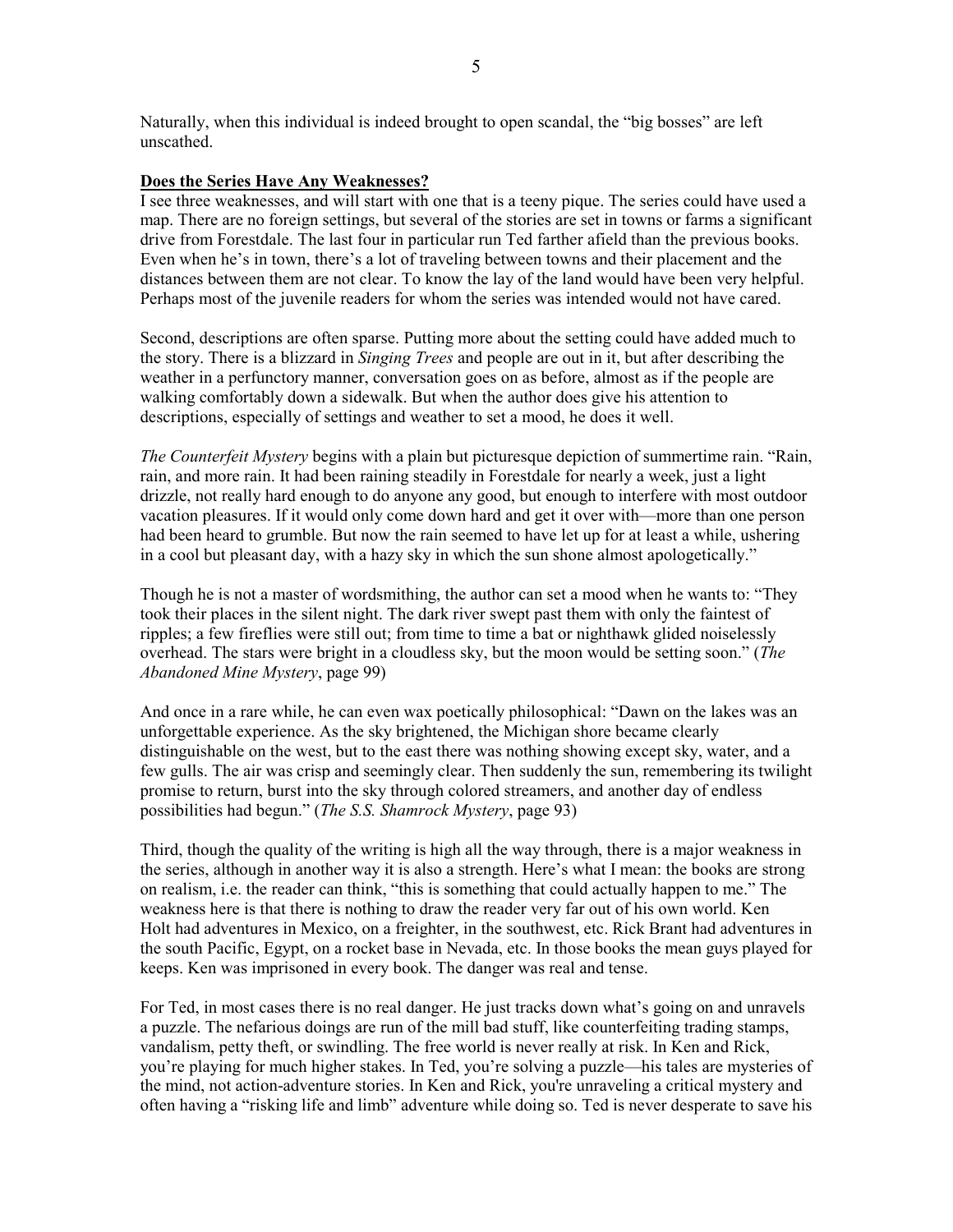life from pursuing desperadoes, never threatened with life or death, nor (with one exception) imprisoned by any villain. The author sacrifices "edge of the chair" tension for believability. That doesn't make the series worse—just different. What Pallas does, he does very well indeed.

Ted Wilford is smart, very smart—but he isn't a genius. In one book, an appeal is made to the villain that, "since Ted here was able to figure this matter out, ... we can't tell but what other people will ... figure it out for themselves." Compare this kind of hero with the Hardy boys who are hero-worshiped by the girls and admired by the boys, or Tom Swift Jr. who makes all his friends look like cretins.

Because of this philosophy, one third of a given Ted Wilford book may go by with no more than a hint of puzzling affairs. There is no real serious crime, no threat—just ordinary life in a small town. Danger is minimal. Only gradually does a mystery grow until it becomes all encompassing. Yet even at the resolution, there is not always a climactic, satisfying working of justice. The puzzle is solved, sometimes spectacularly and surprisingly, but the bad guy is not always caught or, if so, is not always punished. Like real life. This attitude is even stated specifically in one book: "It isn't as important to punish these people as it is to put a stop to their operations." Even in the rare occasion when there is an arrest, it happens "off camera".

With this kind of writing, the discriminating reader's curiosity is piqued more and more about the author. What kind of person puts together this kind of a story?

# **The Author**

Research provided only a smidgeon of information about Norvin Pallas. He was born in 1918 and died in 1983. Finding his entry in *Something About the Author* provided some key information. He was born, raised, and lived his adult years in Cleveland. He was a free-lance writer whose day job was part-time accounting.



Research in census records by George Beatty supplied a little more information. Norvin Pallas' father was Russian in spite of the Greek-sounding name, and his mother was from Ohio. Norvin had one brother and three sisters. Neither brother ever married. It appears that most members of the family died relatively young. Norvin was 65 when he died. At that time one sister had also died, and the remaining two, if still alive, would be 93 and 77 at the time of the writing of this article.

It is curious that neither of the Pallas men married and we know nothing about the surviving sisters' marital status, especially when we link that fact to the glaring

absence of any father whatever in the family of Ted Wilford. There is not a single word about his father anywhere in the series—whether he is living or dead, or any other information whatever. Ted may as well as have been delivered by the stork. This is exceedingly peculiar. In every other series I can think of in which a parent is missing, at least a reason is given. It is difficult and dicey to speculate with any confidence with so little information after so long a time, but it appears very possible that there is a skeleton in the Pallas family closet.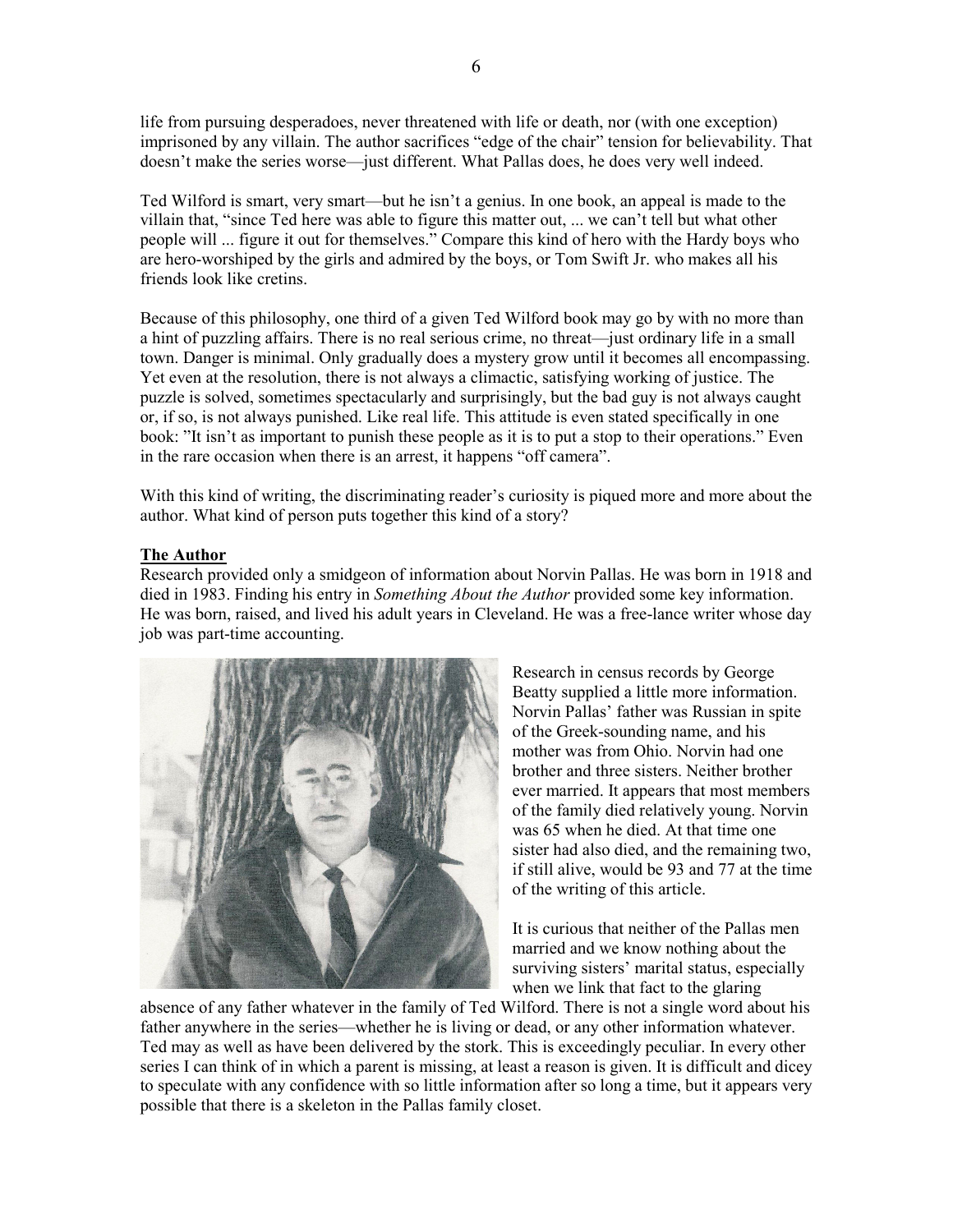Whatever the facts, it is amazing that Norvin, considering his possible background, had such a high regard for children and their thinking abilities, as will be shown in his own words below. This was in spite of his never marrying or having children of his own.

Whatever can be discovered about the author of the Ted Wilford series, one fact about him was easy to find. Indeed, the information was so evident as perhaps to be the most important public item about him. Norvin Pallas was quite a riddle aficionado. He wrote several books on puzzles, ciphers, and mathematical curiosities. He clearly put a mind that enjoyed that kind of thing into his writing. He admitted as much himself.

"I have always had a strong mathematical bend [sic], which I think led me into the construction of strong plots. At the time I began my juvenile mystery series, I believe I brought something new to the field. These were complicated, logical, adult-style plots (even adult readers were not very successful in guessing the outcomes), but without violence, with idealistic protagonists trying to accomplish decent things, the characters acting the way I thought real people should act. My juveniles did not do impossible things, solving mysteries that baffled the police, with heroic feats beyond their capacity, or narrow escape after narrow escape without the law of averages ever overtaking them, immune from disaster. Occasionally they experienced heart-breaking failures."

Sounds a lot like Sam Epstein's stated philosophy about writing juvenile mysteries, but Ted Wilford is far more realistic even than Ken Holt. He's just a real smart kid who could just almost be anybody. Ken still had heart-pumping adventures in which his life was repeatedly at risk.

Several of Pallas' "other" books are still in print, such as *Calculator Puzzles, Tricks, and Games; Code Games; Games With Codes and Ciphers*—puzzles mathematical were his consuming interest. Some of his books of this genre were written in partnership with Norris and Ross McWhirter, of *Guinness Book of World Records* fame. My own city library has some of these books in its stacks. An advertisement on one of his books invites the prospective reader to "perform amazing feats of mathematical magic, answer clever riddles, solve a baffling murder and much more with this clever introduction to calculator games."

So it fits. The Ted Wilford mysteries are crafted like puzzles, the plots fine-tuned with clues and bits of germane information dropped in like spices into a stew. This is where the series finds its similarity to Ken Holt. The bit about newspaper reporting is probably just a crazy coincidence, but the similarity to Ken Holt is in its intricacy and mental challenge, and its dedication to realism and top quality writing.

In *Something About the Author,* Pallas shared his philosophy about writing for children: "I figured that my readers were children, but I respected them for it, and did not talk down to them. Should we try to protect children from the realities of the world? No. Should we offer them a view of the more sublime values of life? Yes. ... In my view the test of a worthy book is whether the author is sincerely trying his best, or is writing down to popular ideas, pandering to low tastes, seeking out the worst in people instead of the best, looking for a quick buck, or maybe desperately trying anything. Such books are not worthy of your time or money, and when you or the library purchase them, demand them, grub in them, you are helping to prevent more worthy books from ever seeing the light of day." I don't think I have found this admirable philosophy better put.

The Ted Wilford series deals very well with the subjects that come up in the course of the stories. Pallas knew his journalism and wrote convincingly of the way the newspaper business works—or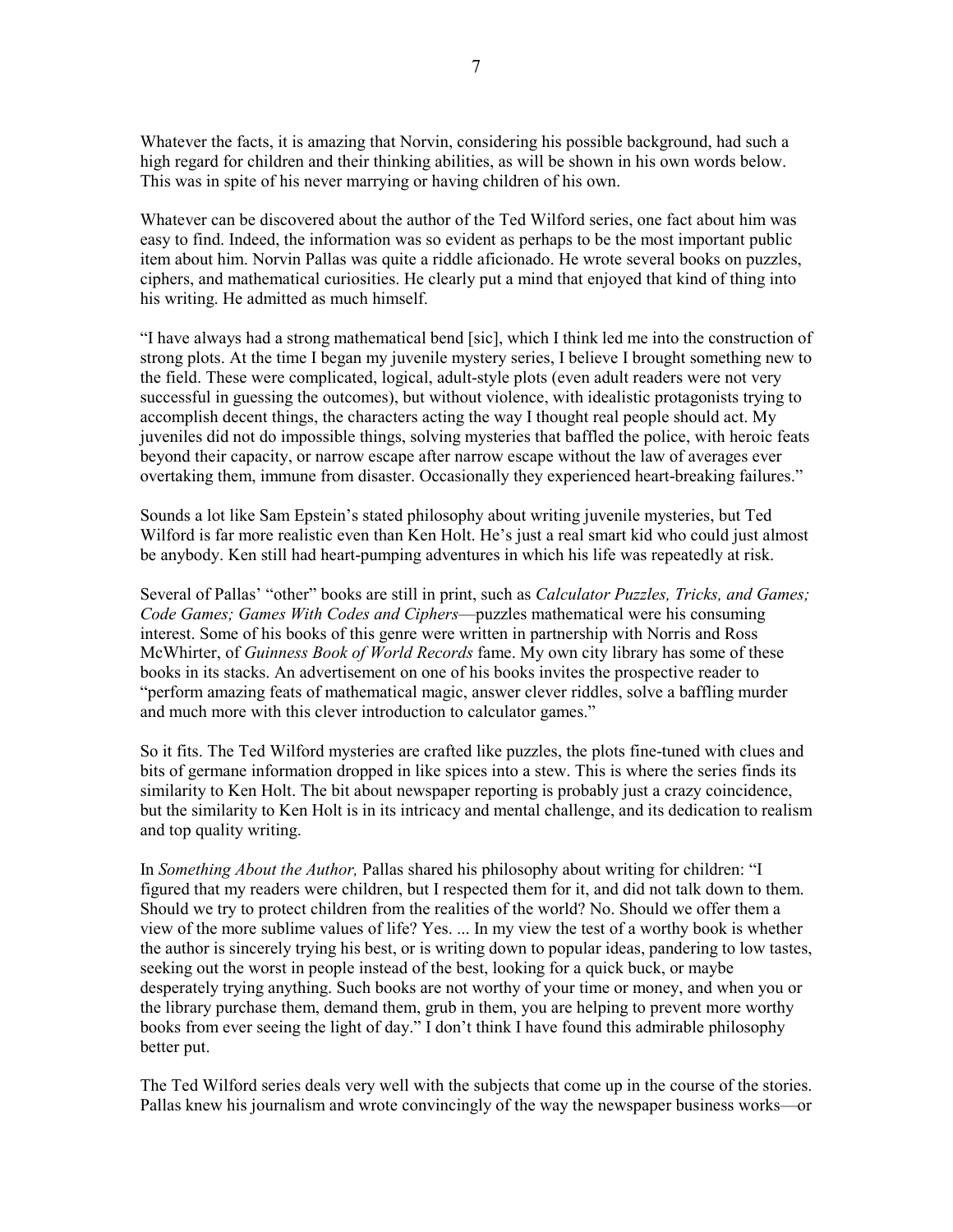at least the way it worked in the 1950s. When he wrote about mining, he got it down right. Or since I know practically nothing about mining, maybe I should say that he addressed the subject convincingly. When he described snow falling in the mountains, it's clear he knew what he was talking about. When he wrote about producing new strains of roses, he provided technical information without being pedantic. He even seemed to be familiar with the hobo life. In one book he described life in a hobo town very credibly, with its unwritten code of etiquette and hierarchy.

He was also no ivory-tower egghead. Throughout the books a generous amount of social commentary is injected, always most thoughtfully considered and set before the reader without pressure. Often his ideas are not so much treatises or points of view he is pushing, but easily considered thought-provoking ideas that could inspire a lot of discussion. For example, should hoboes get social security benefits? On the one hand they haven't contributed to the system, but on the other they do support themselves and "make a living". Are hoboes just lazy bums or are there more legitimate reasons why they do not participate in society? The little work that I have done with homeless people confirms Pallas' assessment from half a century ago; I don't think he's merely guessing here. This puzzle aficionado has done his homework again.

The responsibility of elected, appointed, and hired officials in positions of public influence comes up pretty frequently. The balance of telling the truth but simultaneously honoring the place of compassion is an occasional theme. The question of how to use the "freedom of the press" responsibly comes up many times. This kind of mental and moral challenge is most uncommon in the series book world. For that matter, it's uncommon anywhere.

## **It Has Humor Too**

Pallas had a wry sense of humor that comes through in a few places. The following three examples all come from the same book *(The Stolen Plans Mystery),* but other books have their share too.

"You could get a new muffler and pay for it out of your paycheck," Ted reminded him.

"What's wrong with my muffler?" Nelson demanded, stung. "It's a lot quieter than some I've heard." ...

Nelson brightened. "Well, that ought to give me enough to buy a new muffler, all right, if I decide I want one. This one is kind of quiet." (p. 54)

"That radio's a good idea, though, for my dad might think we were planning on robbing a bank. Then he'd be mad because we



left him out." (p. 77)

"Pretend you're a stranger around here yourself," Ted directed. "Act a little bit stupid."

"Just act natural," Nelson advised him. (p. 102)

### **Artwork**

The artwork is of average quality—not spectacular. Only the first book has internal illustrations—which is too bad, because although the six internals are not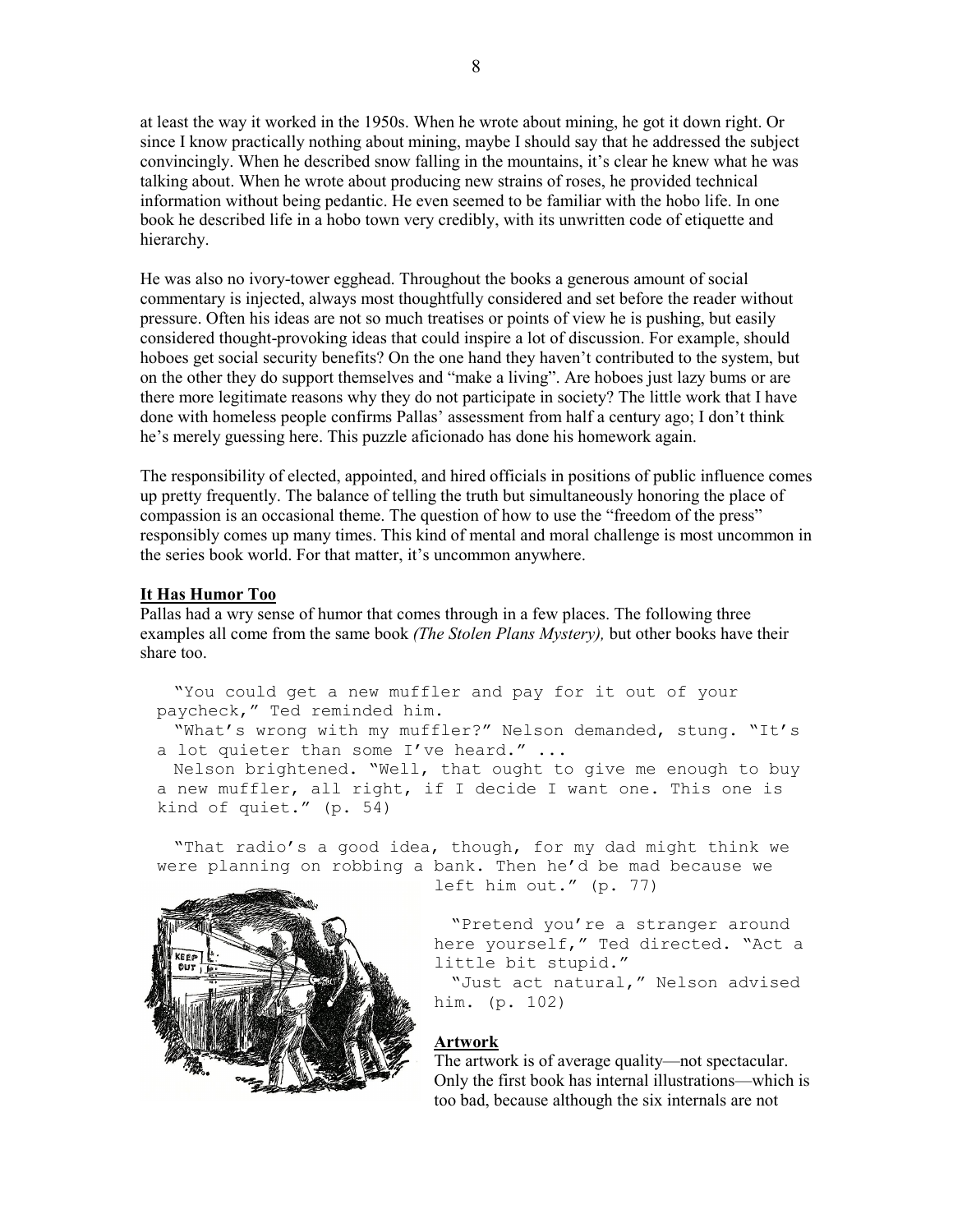particularly outstanding as art, the composition of most of them makes them rather eye-striking. All the other books have just one illustration on or near the title page. When there's a dust jacket, the graphic is nothing memorable. The illustration on the left is from the title page of *The Abandoned Mine Mystery*. It's one of the best in the series.

## **The Scarcity of the First Two Books**

When I was searching for the books, I ran across a phenomenon I'd never encountered before in gathering up all the books in a series: the scarce volumes are the *first* ones, not the last. The first two titles in the Ted Wilford series can accurately be described as *ultra*-scarce. Tom Davis helped me draw some conclusions from my information. One clue to figuring out why the first books are harder to find than gloves for a snake is that all copies I did locate are ex-library and first editions. Very likely each volume was printed only once, and distributed only to libraries.

The print runs of the first two titles must have been very small, and the third only a little larger; the third volume was pricier than the other available books. After that, the series must have become popular, and the later volumes were findable—even the last ones were no more difficult to find than any others.

Fortunately the texts of the first two books surfaced. Steve Romberger found a copy of *The Secret of Thunder Mountain* and generously provided me with the text. A copy of *The Locked Safe Mystery* was discovered by George Beatty, who searched for it through an interlibrary loan. Interlibrary loans may be an underestimated and overlooked source of scarce books. Libraries can do the searches; mine only charged me \$5.00 for the labor of having *Locked Safe* sent to me from the place George had found, and I had the book in less than two weeks. From these two sources I created a few hand-bound copies that sit well on a shelf alongside the rest of the books in the series. As a surprise for Steve Romberger, I sent him one of my copies of *The Locked Safe Mystery.*

When the light bulb went off over my head about interlibrary loans, I asked the staff of my local library to find out which libraries in the United States had copies of these ultra-scarce books. Eventually I learned that only eight libraries in the country reported owning a copy of *The Locked Safe Mystery*, seven reported having a copy of *The Secret of Thunder Mountain*, and three libraries boasted copies of both books. One, and only one, library has the entire set in original dust jackets! Once I had the list, I then wrote to every one of these libraries and offered to buy the books if they were slated for discard. Only a few answered, and none was willing to sell. Sadly, some libraries had already discarded their copies. Further, some of the places on the list were "research" libraries connected with universities and stated that they don't sell their books. That's a mixed blessing, I suppose, as I guess they don't discard them either and therefore still own their copies of these scarce volumes. Nearly all other libraries in the United States, apparently, have disposed of their copies.

To the best of my knowledge, those copies that remain in the few libraries that still have them are about the last copies of these books in existence unless there are some completely unknown on collectors' shelves. However, every once in a rare while a copy of one or the other title appears online, and is almost immediately bought.

Nearly two years after Fred lauded the Ted Wilford series to me, I finally found an original of *The Secret of Thunder Mountain* on my own—a library discard I purchased from someone who had bought several boxes of books from her local library. A year after that I was on a business trip near Steve Romberger's home and Steve kindly invited me to spend a night with him. While I was there he showed me an original of *The Locked Safe Mystery* he had recently found, and then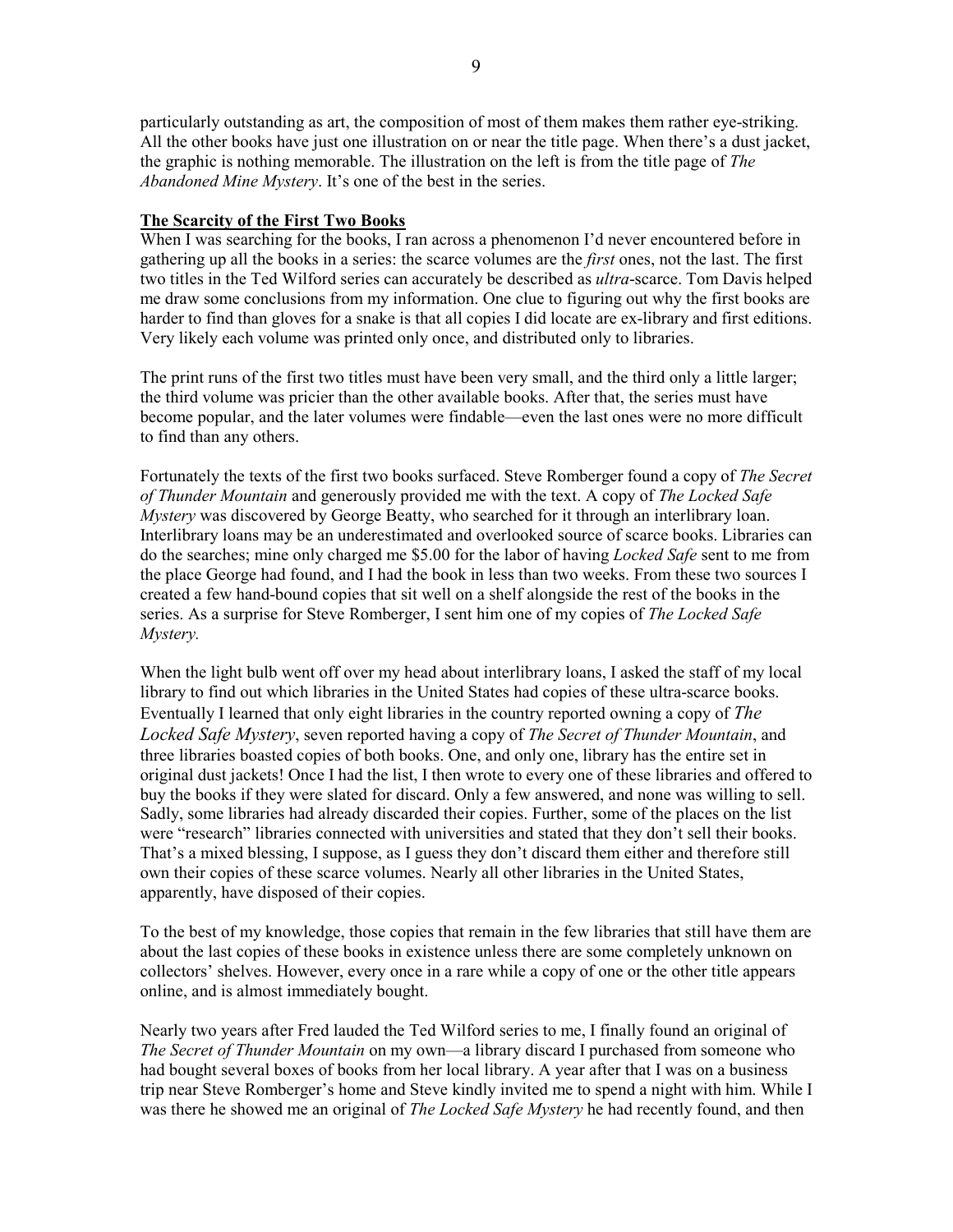staggered me by offering to sell it to me for less than he'd paid for it. He said that he didn't need an original since he was quite pleased with the copy I had sent to him. I quickly took Steve up on his offer. I expect that I probably now have one of the very few complete sets of the Ted Wilford series that exist.

### **Summary of the Books**

The books are short for the period in which they were written. The Grosset  $\&$  Dunlap books were roughly 210-214 pages at the time the first Teds were coming out, but the latter began in the 180s and 170s, sometimes dropping as low as the 140s. The last one is only 133 pages long. Nevertheless, there is no impression that anything has been left out. No corners of quality, storytelling, or intellectual challenge have been cut here.

Below I have tried to give intriguing introductions to the plots without letting any spoilers escape.

#### *1. The Secret of Thunder Mountain*

The book that introduced Ted Wilford is the account of a search for gold mine in the hills near Forestdale. A recluse who had lived there on Thunder Mountain, known only as "Old Goldie", was reputed to have found a gold mine—a surmise made plausible in that he occasionally paid for his supplies with a gold nugget.

At his death he left a coded message in an envelope for someone identified only by initials. Its publication in the *Town Crier* sent a horde of treasure-seekers to Thunder Mountain. Ted and Nelson play a central role in the search in a well-told story.



Since I wrote the article on this series, I read two other books by Pallas, one on codes and ciphers and another on games one can play on a calculator. Both were written for juveniles. I was astonished at the plethora of information the author provided on both subjects, especially since the books were for children. The unraveling of a code is a key part in *Thunder Mountain.* 

There is good writing in this opening Ted Wilford book. There is a bit of the kind of camaraderie that figured in the best of the original text Hardy boys. This set the story squarely in the era in which it was written and nourishes the nostalgia factor, the sense of the "good old days" of our childhood (even if our own childhood wasn't so good, as is sadly the case for some, including characters in this book).

Was there ever a student who did not feel a thrill of expectation on the last day of school? There is the feeling of a coming release from routine, and the taking up of

new pleasures, duties, and experiences, and this year the prospective search for Old Goldie's mine promised to make the vacation more exciting than ever. Thus it was on Friday that the sun seemed a little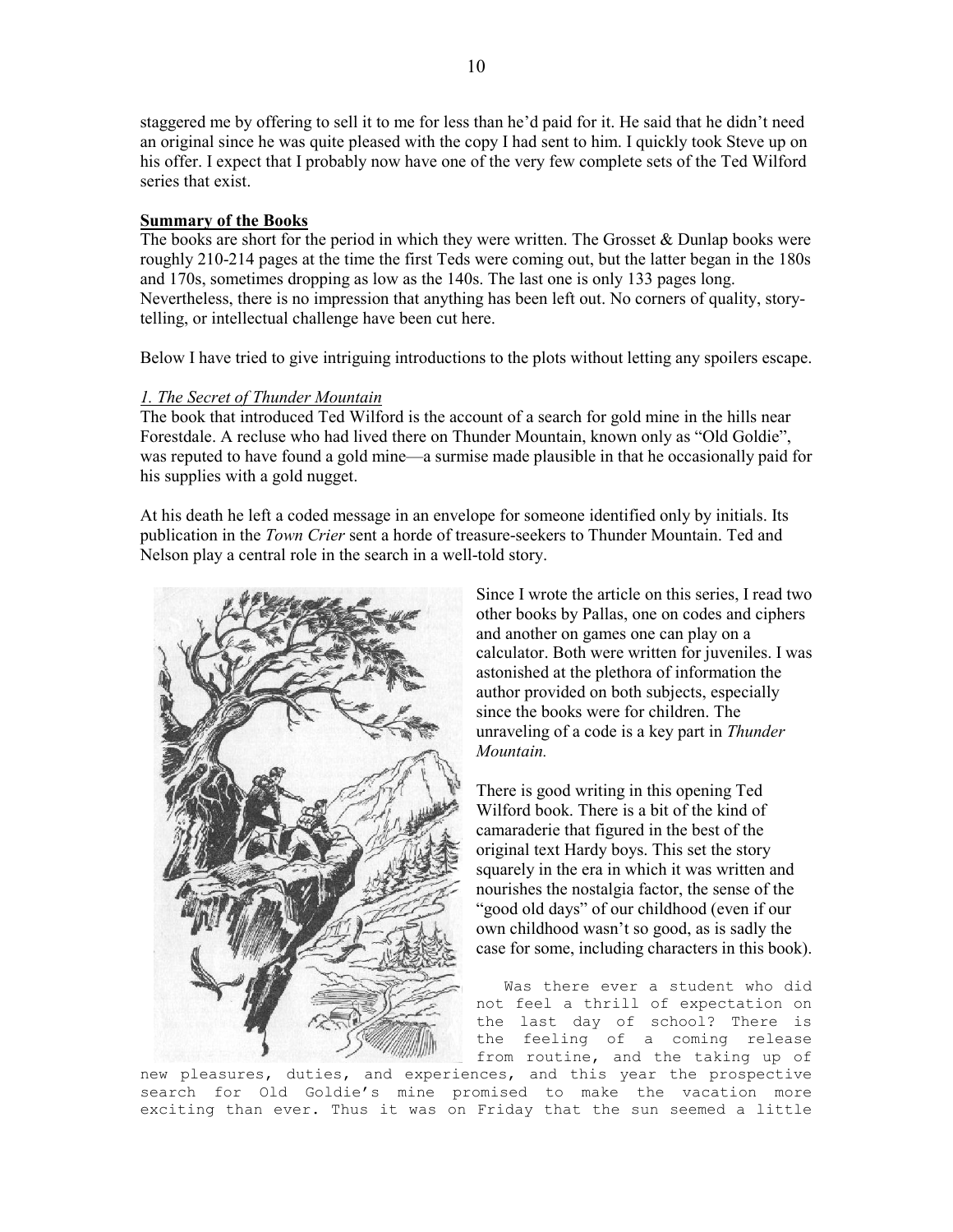brighter, and the air a little clearer; voices were pitched a little higher, and there was a certain lack of restraint in the conversation.

#### The book also has the flavor of early Wyckoff.

The loft in the cabin was as yet unexplored, and they expressed their intention of passing the night within its shadows. First every corner had to be searched, amid whoops and shouts, but quiet soon settled over the cabin more suddenly than one would have believed possible. They were all more tired than they realized following the rather unusual exertion of the day. The cool mountain air, too, hastened their drift into their separate slumberlands. The rain returned a little later, and the gentle patter on the roof served as a lullaby. Somewhere an owl hooted in the distance. Within the cabin the fire died down until the fireplace was filled with the red glow of dying embers. No more peaceful scene could be imagined...

Unlike all the other Ted Wilford volumes, *Thunder Mountain* features six internal illustrations. One of them is reproduced above.

#### *2. The Locked Safe Mystery*

In the second volume of the Ted Wilford series, Ted begins his senior year in high school. He works on both *The Stateman*, which is the high school paper, and his hometown's twice-weekly paper, *The Town Crier*—for the latter in the capacity of high school correspondent. He also volunteers to help the school's new vice-principal who is in charge of the town's annual charity fund-raiser. More than \$13,000 is raised, which was a generous sum in 1954, the year the book was published. That might be roughly \$150,000 in today's money.

The mystery gets launched when the money disappears from a locked safe that shows no signs of forced entry, and whose combination is known to only three extremely reputable people: the high school's principal, his secretary, and the aforementioned vice-principal. It doesn't take people very long to conclude who took the cash since the vice-principal is observed frantically buying a train ticket out of town the same night the money vanishes.

Ted, however, who'd worked closely with the man, defends his innocence, although he has no alternative explanation of how the money could have been stolen. An extremely well-told tale unfolds *The Locked Safe Mystery* through its 184 pages and brings it to a rousing and very satisfying conclusion. As has been observed before, there is not a lot of action in the Ted Wilford series. This mystery is about solving a choice puzzle. It's done very well indeed, but Ted never has to look nervously over his shoulder to see if a bad guy is creeping up with a sandbag.

There are several side stories that are developed alongside the main mystery, including some follow-up adventures from *The Secret of Thunder Mountain,* the first volume in this series. And as becomes usual in the subsequent books that were reviewed in the previous issue of the Review, the author provides a fair measure of social commentary and observations. Themes addressed in *Locked Safe* include the burdens of leadership, the fickleness of public opinion, the dangers of leaping to conclusions, and taking responsibility for oneself. Other series books that deal with the issue of an upright citizen accused and found guilty in the public eye even before much real investigation has occurred do not address these issues as completely or as realistically. I'm thinking of the Hardy Boys' *The Tower Treasure* and even Ken Holt's *The Black Thumb Mystery*. The latter does an admirable job of showing how these issues press on Ken and Sandy, but *The Locked Safe Mystery* involves the reader from the get-go.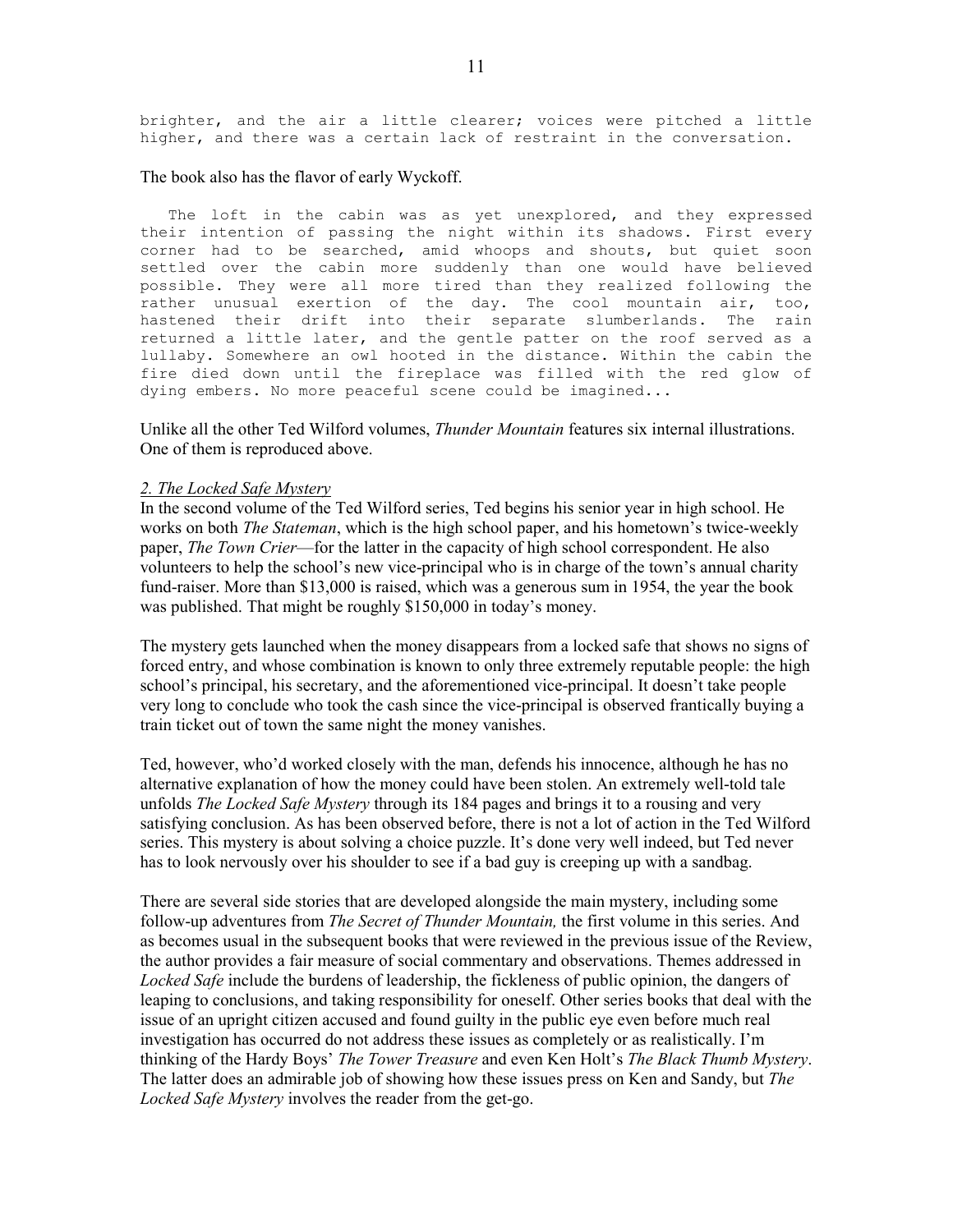On a side note, *The Locked Safe Mystery* reveals why Carl Allison and Ted Wilford don't get along. Boiled down, it's because Allison is a selfish jerk, and *Town Crier* editor Mr. Dobson is compelled to keep him on as reporter only because he can't afford to pay a salary suitable for a dedicated reporter. It's a credit to Dobson that he still treats Allison fairly, but it's apparent that Allison slacks off because he knows that no one else will take the job for the pay that is being offered. Sometimes life is like that. It's another cogent bit of social observation from gifted author Norvin Pallas. The Hardy Boys teach their readers that good people live happily ever after and good will always triumph over evil. Ted Wilford teaches his readers more realistically that sometimes even eagles have to work with turkeys.

#### *3. The Star Reporter Mystery*

This story takes place mostly outside of Forestdale. After a brief visit home for Christmas, Ted's brother Ronald returns to Cleveland where he works for the *Twilight Star*. He's still new and unproven on staff, and greatly admires one of the top reporters, Barry Knight. Knight has a top reputation as a reporter, even though he's only in his twenties. In the first chapter, it becomes evident that Knight has disappeared. Ronald is given the responsibility of investigating. Did Knight vanish voluntarily or was he kidnapped? If voluntarily, why has he not contacted anyone? The story is tightly wound with real tension, carefully crafted dialogue, superb attention to detail both of setting and reasoning, and dedication to plausibility.

Included is a yellow journalist, a tabloid-type, whose lack of principles verges on the illegal and definitely crosses into the unethical. At one point he argues with Ted.

 He waved his arm as though there was no further room for argument. "If you believe in freedom of the press, you believe in the right of a newspaper reporter to get a story if he can. And all I want is a story." "I don't care much for your kind of story," said Ted firmly. "You haven't any right to intrude into a person's private life unless there is some public purpose to be served." *(The Star Reporter Mystery*, pp. 143-144)

The confrontation goes on with Ted making his points from facts, and the other consistently missing the point, twisting Ted's comments, and justifying his actions with arguments along the lines of, "I'm popular and influential, so what I do must be right," "Everyone else does it," and "There's something in it for you if you go along with me."

## *4. The Singing Trees Mystery*

Ted, with his friend Nelson Morgan, is asked to serve as a camp counselor during spring break for several young boys, helping to prepare the camp for the summer season. When they arrive, they discover that the camp has been seriously vandalized; nearly all the windows have been broken and some of the mattresses have been slashed. The manager of camp arrives shortly afterwards, and during the ensuing week all try to repair the damage as they put the camp into shape for the summer. Yet several strange events happen during the nights, such as sirens going off and tall ghostly apparitions seen walking. One of the young boys disappears for a day. The only hypothesis is that someone is trying to force the camp to sell its land for the sake of a newlydiscovered copper mine. The ownership of the mine is uncertain because the property line is unclear. The land the camp is on was purchased from Indians long ago, and the deed of sale was buried near an unusual rock whose location had since been lost, other than it was located near the "trees that sing".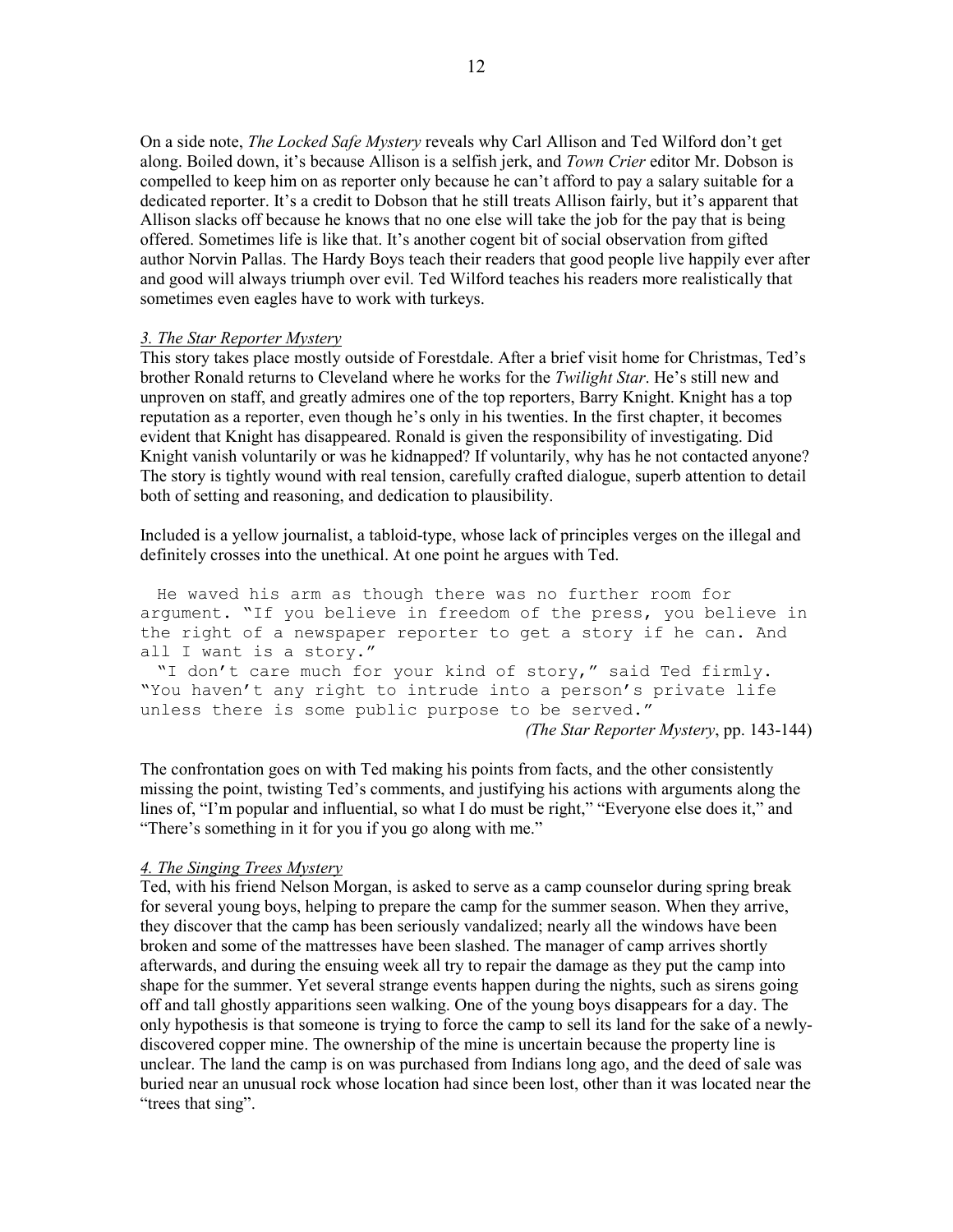## *5. The Empty House Mystery*

Like caves, secret panels, and lonely islands, empty houses are staples of juvenile mysteries. In this book, even this old stand-by is well done—twice, in fact. One empty house is simply between owners, but the other is an abandoned ramshackle place far out in a desolate area. It is, naturally, reputed to be a place where murder was done. When Ted describes the place to Nelson on page 94, real tension is built up most skillfully.

The book is about some blueprints for a new highway that have been stolen, and then lost by the thief. Locating the blueprints, discovering who stole them, how, and why comprise the mystery. Also involved is a certain official from the highway department who tries to cover his behind by blustering about "hick town" newspapers.

Issues of good versus evil are set out as sometimes not quite clear-cut—a refreshing element in a juvenile book that often settles for black and white. The quotation above addresses this issue. When Ted gets the scoop—his first journalistic coup—even the matter of getting credit where credit is due comes up. The townspeople of Forestdale assume that Ted had merely copied the story from a "big" newspaper.

One mystery is how a telephone can ring in an empty house where there is no telephone connected. It's a puzzle when it happens inside the house that is between residents, but it's a skull-breaker when it happens in the abandoned shack. This is not a ploy that would make sense in today's society saturated with cellular phones, but it grabs the reader's attention in a book published in 1957.

# 6. *The Counterfeit Mystery*

I can remember my mother acquiring green stamps in the late 1950s, pasting them into books, and heading out to the redemption center. This book begins with a traveling salesman arriving in Forestdale to introduce trading stamps to the merchants and shoppers of the town. The *Town Crier* has to decide whether to support the novelty or not, and to find out more about the plan, Ted is asked to assist the salesman. The mystery starts slowly, but that's true to life. Although it is not a story that begins with shouts and exclamation marks galore, gradually a sense of unease, something being not quite right, comes over the reader as Ted's boring summer job is laid out. By the time we're halfway into the book, the mystery has become huge and complex, and continues to grow until it comes to a most satisfactory resolution. Ted's foray into the culture of the hoboes makes fascinating reading.

There is a hayride wonderfully described, put together by the older teen girls for "the gang", a fun-loving 1950s group of boy and girl friends who have grown up together in Forestdale. While the hayrides and similar period-type adventures are described more charmingly, perhaps, in the original text Hardy Boys books, the scenes in Ted Wilford are more realistic.

# *7. The Stolen Plans Mystery*

Although this book was published in 1959, it introduces—a computer. Not surprising, I suppose, since the author was a devotee of mathematics. The computers of this era were all wires and vacuum tubes and not printed circuit boards. Though I cannot speak for the praiseworthy editor of this magazine, I suspect that the kind of computer featured in this book is one that even he would have liked. Inside, it was made of things you could actually see and understand and experiment with. In the 1950s computers were still machines built by people that could be understood and tweaked. Nowadays computers are machines built by other machines that can really only be understood and modified by still other machines.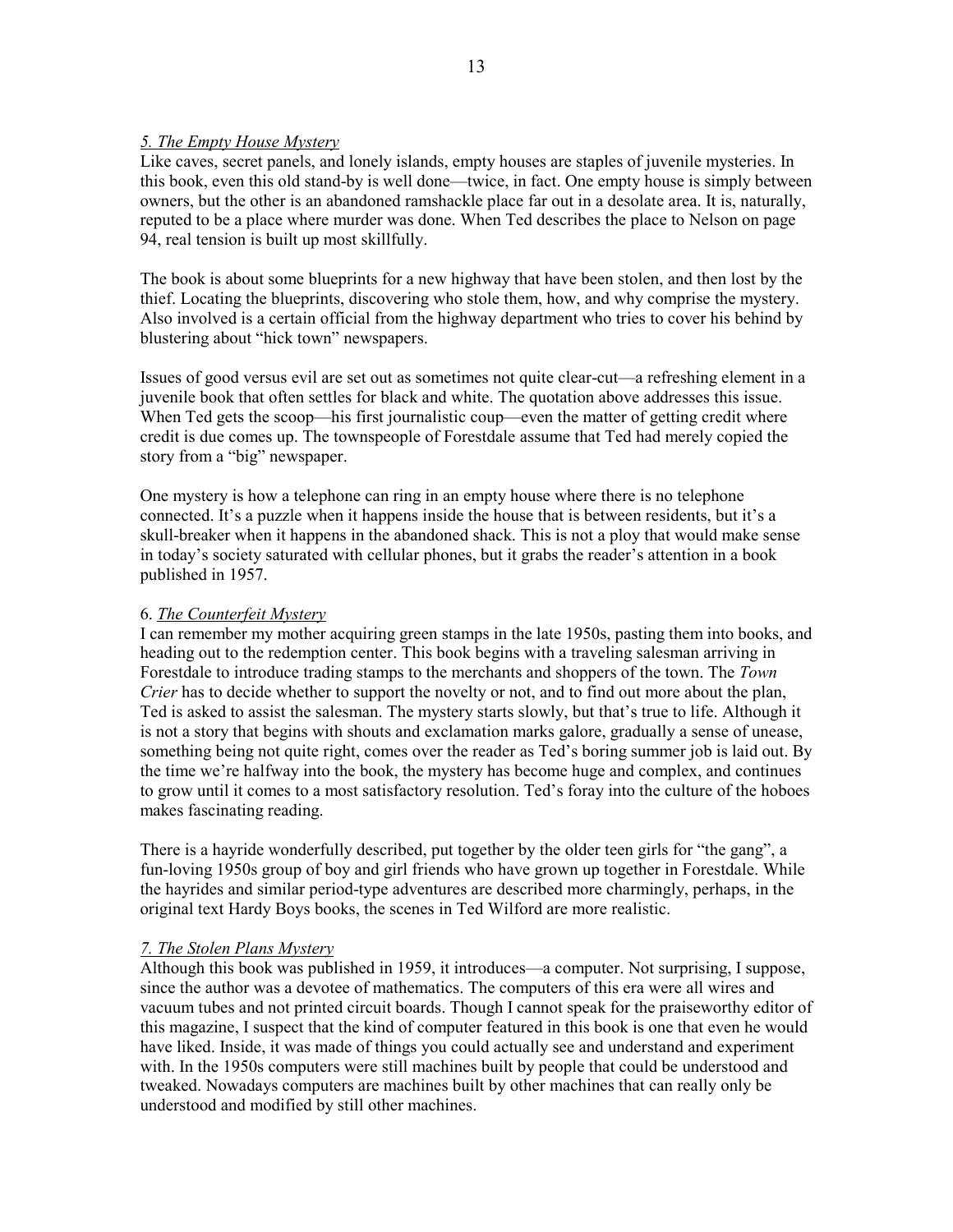The limitations of the contraption are strongly emphasized in this book—not, perhaps, what one would expect from a mathematics and puzzle connoisseur. It is repeatedly stated that a computer is only an extension of its programmer, cannot reason, and can only produce results when the right questions are asked or correct data are provided. This is probably stated at least a dozen times.

The computer, however, plays only a small part in the mystery. In fact, there are two mysteries in this book. There is petty theft repeatedly taking place in stores in the two weeks prior to Christmas; a pattern emerges that proves disturbing. Also, there is bizarre behavior in a part-time *Town Crier* employee who quits abruptly then is observed behaving in a strange way. Then his family disappears, and around his house there is an occasional visitor in the early hours of morning.

The story is slow but interesting, giving the impression the events could happen anywhere to any observant young person. The plans that are stolen don't even get mentioned until more than halfway through the book. This is not a problem. There are great descriptions of snow, driving on ice, shopping in small town stores in the holiday season—generally people's interconnectedness in a town of 3,000 folks. There's a good sense of, "this could be you and your neighborhood."

This is the book in which Ted is captured and locked up. The escape scene is worthy of Ken Holt.

Among a number of items that make this book a satisfying period piece is the line, "Okay, okay, Ted, don't press the panic button" (page 45). The story explains that this was a new piece of slang Ted and Nelson had picked up in college. It meant, of course, "be patient," but was a strong slang term more suited to the nuclear age, which at the time the book was written was still pretty new.

## *8. The Scarecrow Mystery*

Set immediately after the previous book, this story takes place in the days between Christmas Day and New Year's Day. Ted, still on vacation from college, interviews the leader of a trucker's union threatening to strike. The simple news story grows into a full-blown mystery involving a car run off the road, a missing canister with microfilm in it, and a court case. The story is full of believable characters with scenes and complexities that make it very true-to-life.

The leader of the union, expressing his thoughts about his coming appearance in court, says several times, "I only want to tell the truth." Even this admirable conviction is put to the test, not only for the man but for Ted also, who must choose what he's going to reveal both in private and in public. In one or two instances in the book, there are people who "tell the truth" by revealing certain facts, but in doing so intentionally give false impressions. What is "true" and how it comes out is central to this tale.

How the complexities emerge keeps the reader's attention, and a surprise ending is satisfying. A number of human interest scenes make this book, like all the Teds, a rewarding read.

### *9. The Big Cat Mystery*

A garrulous and gossipy old man on vacation at a resort near Vanishing Lake, a place some distance from Forestdale, calls the *Town Crier* office to report that a leopard is running loose in the woods. Naturally, no one takes his message seriously, but Mr. Dobson decides to send Ted and Nelson up to investigate. Not expecting them to find a real story, his actual reason for sending them is to provide the boys with a well-deserved, all expenses paid, week-long vacation in lieu of a real vacation they'd have earned if they were full-time workers for the paper.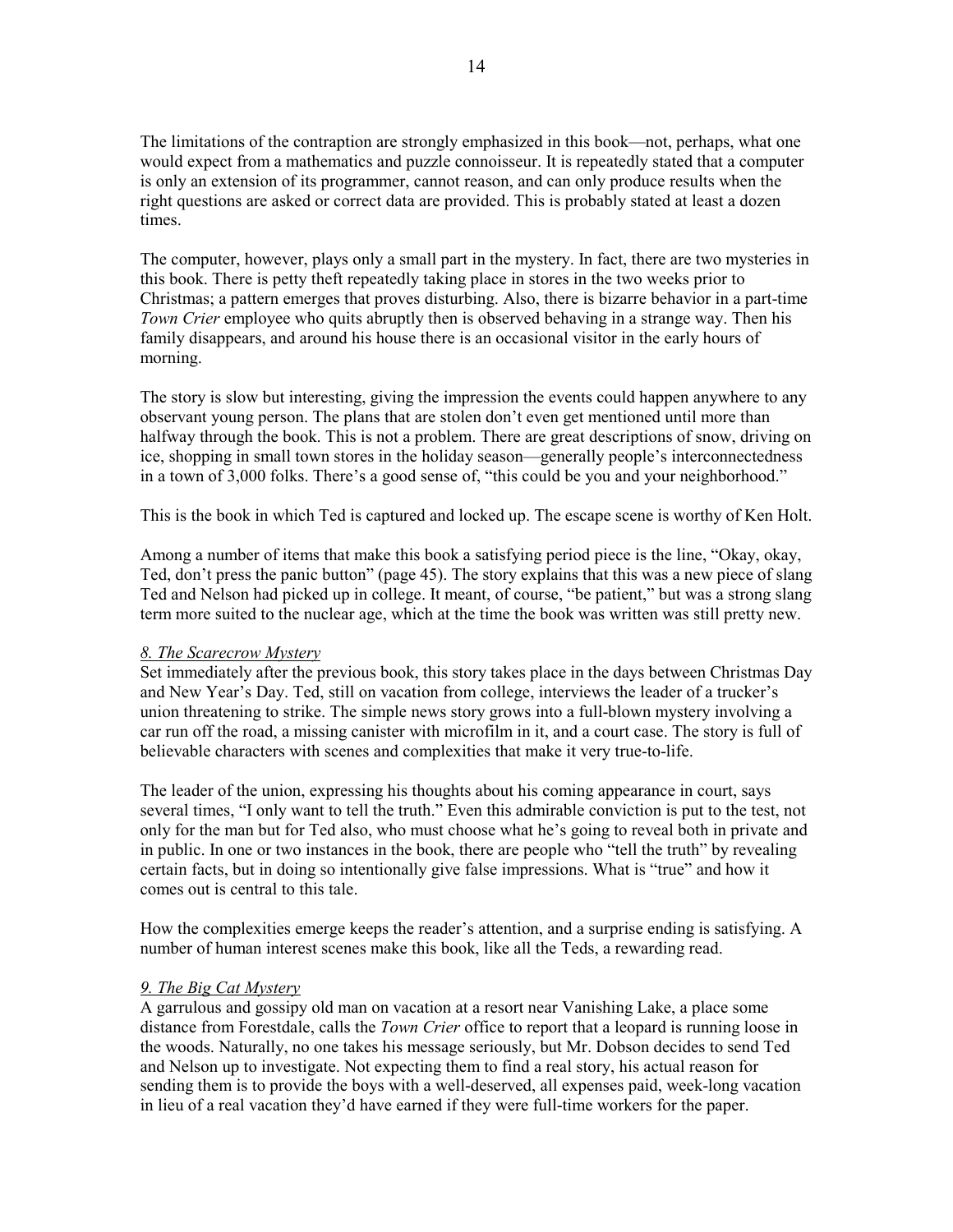Much to Ted's surprise, once they arrive he and Nelson find an increasingly intricate mystery. In addition to the old man, there is a reliable witness and undeniably there are tracks of a big cat in the woods. Within two or three days of their arrival, complications develop that grow into a real puzzle.

As in all the Teds, the circumstances are believable, human behaviors and motivations are subtle and realistic, and the boys' reasoning methods are impressive.

## *10. The Missing Witness Mystery*

A friend from college with mysterious and unexplained behaviors, a bank teller on vacation who is suddenly sought for questioning in an embezzlement, and a hundred-year-old farmhouse all combine to make another satisfying entry in the Ted Wilford series. Matters for serious consideration are raised, such as the reliability of the testimonies of several upstanding witnesses to an event, and moral versus legal obligations when an investigation is under way.

Twice the dreaded "series book coincidence" occurs, yet, as in Ken Holt's *Galloping Horse*, they work. They are presented as a "long shot" result of deduction. And such things actually do happen in real life.

Again, as in real life but certainly rare in a series book, the mystery concludes with some loose ends. Not everything gets put away cleanly.

## *11. The Baseball Mystery*

*The Town Crier* decides to bring the statewide amateur baseball tournament to Forestdale. The result is a full week of flurried activity for Ted and Nelson. Housing for over 400 young baseball players has to be found and a tight schedule of games to be arranged. The labor is intensive, made more difficult by the usual human element of complainers and occasional miscreants. A few minor offenses against the law add some spice to the marathon of events. But gradually a sense of disquiet rises in Ted and Nelson as they realize that not all is right. In fact, something is seriously wrong somewhere. The boys must discover just what is wrong and why, who is responsible for it, and then what to do about it. The unraveling of the puzzle is as good as always, but overall I think this is the weakest story of the lot.

# *12. The Mystery of Rainbow Gulch*

This story is one of the best in the series. It has lots of exciting plot ingredients: a mysterious plane crash (in which there is a fatality), a foundling, a hermit, a very small farming community with a telephone party line, curious footprints, a cipher, and more. The story begins when Ted and Nelson visit their friend Bob Fontaine for a vacation. This makes it the first story in the series that takes place apart from the environs of Forestdale, and it is a refreshing change. "No newspaper stories, no adventures—just relax and enjoy ourselves," says Nelson on page 2. That was the plan. While there are not any newspaper stories, an adventure definitely crops up and a terrific mystery grows.

### *13. The Abandoned Mine Mystery*

This is the first Ted Wilford story that I read. After I'd gathered all the other books and was reading the series in order, I decided to read this one again. It is worth mentioning that the second time through it was still excellent, even though my first reading had been less than five months before.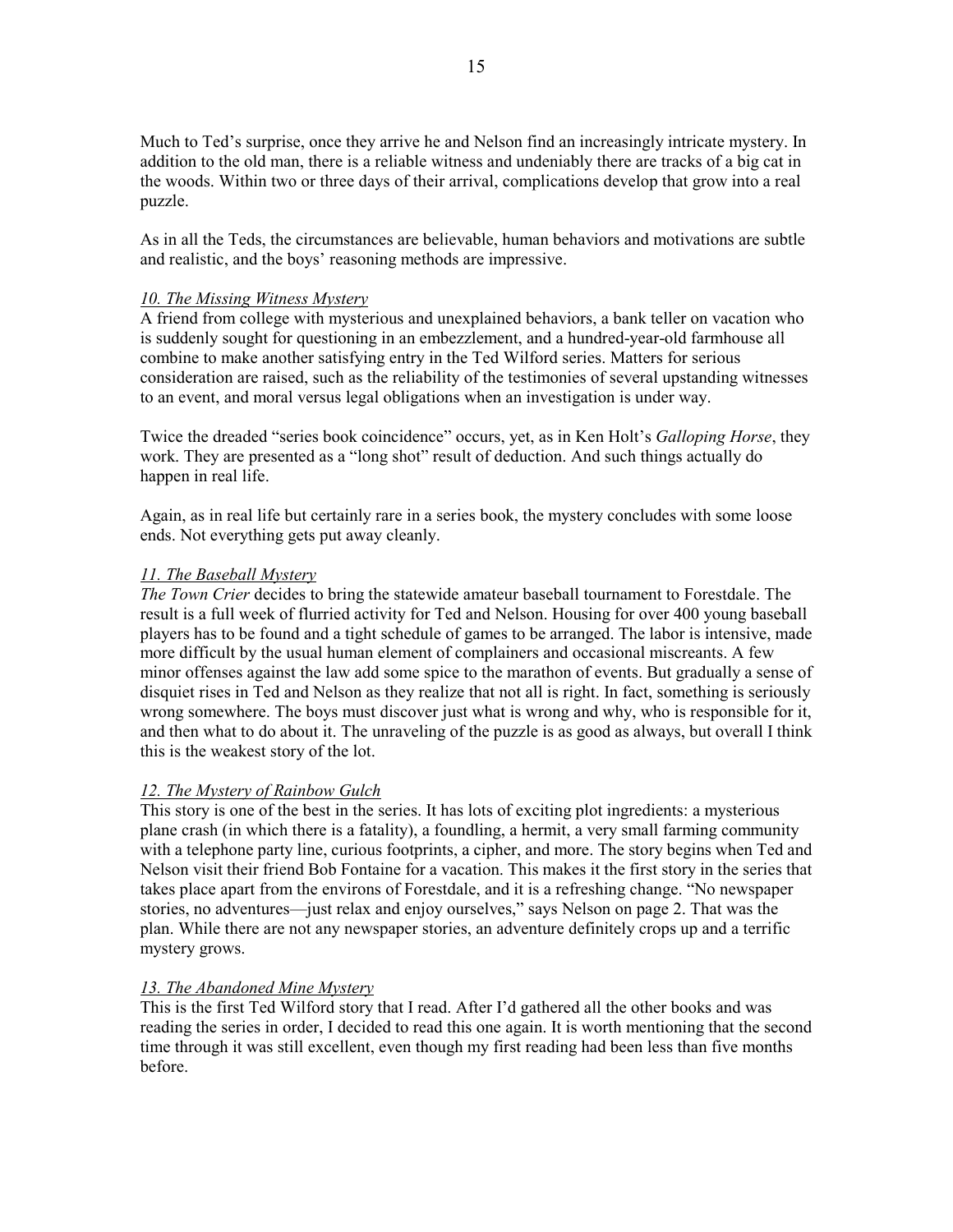As are all the books in this series, my copy is ex-library. It was revealing that this book was checked out 29 times from 1966 to 2003. Incredibly, it was still in good shape with its dust jacket. This story was enjoyed and the book was cared for.

In this tale, Ted and Nelson are sent to a nearby town where an explosion a few years before had shut down the coal mine that had been vital to the town's economy. Without the industry that the mine provided, the town has been brought to the brink of financial ruin, perhaps even verging on extinction. An anonymous tip that there was something mysterious about the explosion causes Mr. Dobson to send Ted and Nelson to investigate. A few strange personalities, inexplicable incidents, and questions that remain curiously unanswered convince Ted that there is indeed something about the mine's closure that wasn't fully discovered.

We've all read stories in which people enter a mine or cave and then have their flashlight fail through old batteries. Not in this story. Ted and Nelson both carry flashlights and make sure that the batteries are new. How the author plunges them into darkness just the same is brilliantly carried out. How they are rescued from the mine is a little far-fetched but it doesn't spoil the story.

# *14. The S. S. Shamrock Mystery*

Strange things are happening on an ore boat owned by Mrs. Dundee, a friend of Mr. Dobson, part of a small fleet run by a company that needs a major contract to remain solvent. It's a bit of a stretch to see this as a newspaper story, but the editor asks Ted and Nelson to go undercover for a week and work as unskilled deck hands on the *Shamrock* to try to discover if various incidents of bad luck are simply that (as one sailor pointed out, "The *Shamrock* only has three leaves"), or whether there is something deliberate and disreputable involved. The matter of a possible stowaway makes the story reminiscent of Ken Holt's *Shattered Glass*.

The author once again shows that he knows his stuff or has done his research. A lot of practical information on how ore boats work on the Great Lakes adds to the convincing atmosphere. Well over a dozen islands, ports, waterways, and landmarks are named, so that one would probably benefit from getting out a map of the Great Lakes to follow the *Shamrock's* course. Curiously, not long before reading this book I read the third entry in the little known Iron Boys series. *The Iron Boys on the Ore Boats*, written in 1913, also takes place on an ore boat sailing on the Great Lakes, although set more than half a century earlier.

This entry in the Ted Wilford series is (mostly) superb. As in most of the previous titles, the mystery unfolds piece by piece, but the puzzle begins on the first page and becomes increasingly intricate as events unfold. The unraveling of the puzzle in the last pages, with its characteristic undramatic denouement, left me unsatisfied. I couldn't help but compare the explosive action in *Shattered Glass* to the almost purely cerebral puzzle of *Shamrock*. More suspense and action at the end of this story could have made it one of the top stories in the series book world.

### *15. The Greenhouse Mystery*

This book follows the pattern of the Ted Wilfords. Ted and Nelson are assigned to interview the owner of the "Lady Bee Floral Nursery", which is a sizable establishment where roses are grown and new species are developed. The Loki Pageant of Roses is coming up, which is a major event for the locale. Even the state governor is expected to be present.

As we have come to expect, the simple disappearance of a package containing nearly irreplaceable cuttings is only the first in a growing series of inexplicable events around which a mystery develops. The boys' investigations, methodology, and eventual deductions unfurl